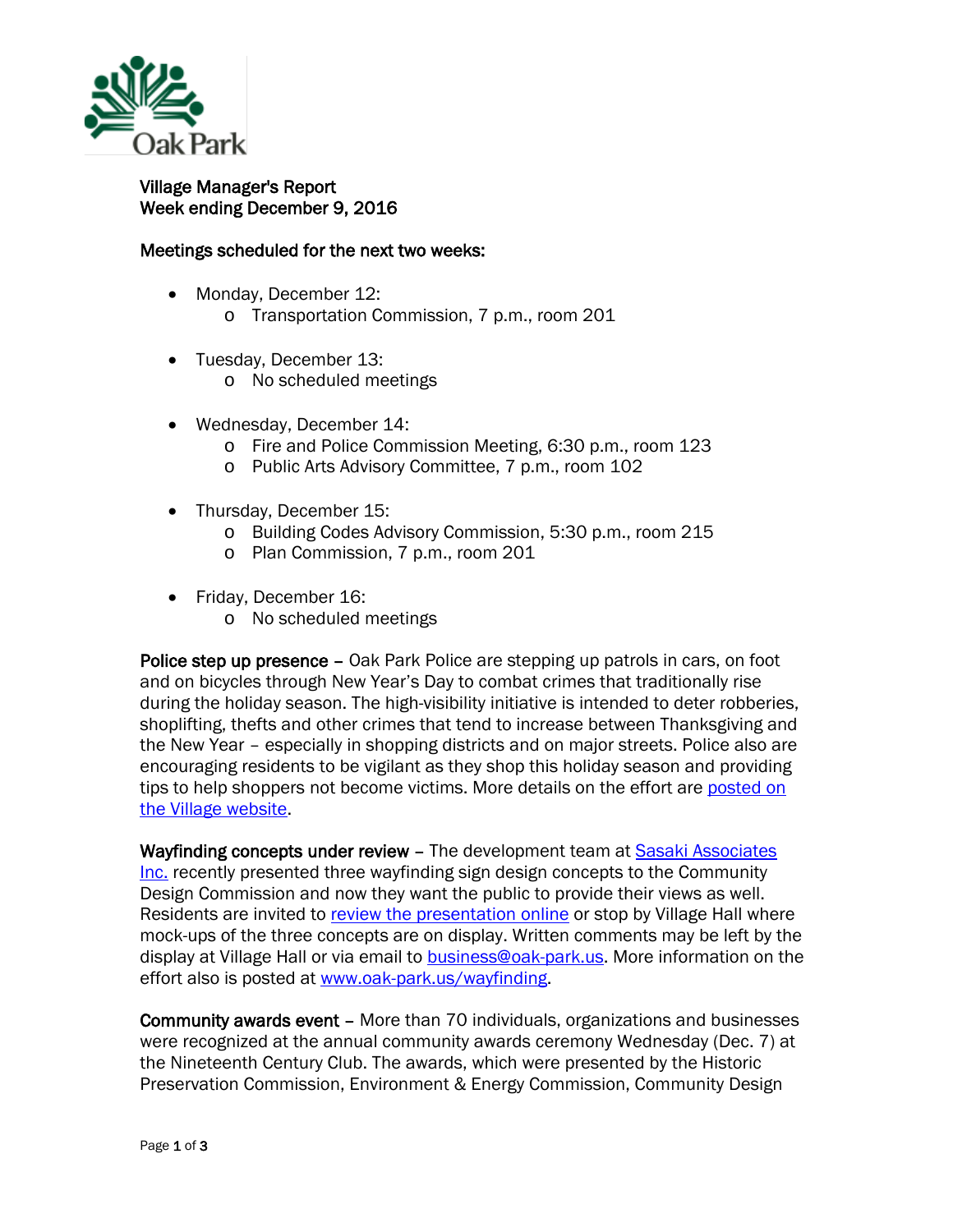Commission and Disability Access Commission, recognized recipients for their commitment to protecting Oak Park's heritage and making the Village a vibrant place for residents and visitors alike. A complete list of award winners is posted on the Village website - [just click](http://www.oak-park.us/news/community-awards-celebrate-stewardship) here.

Police initiative results - The Oak Park Police Department recently joined other state and local law enforcement agencies across Illinois in working to reduce highway fatalities by cracking down on unbuckled motorists and impaired drivers. As part of the statewide *Click It or Ticket* and *Drive Sober or Get Pulled Over* mobilizations from Nov. 14 – 27, Oak Park police stopped 69 motorists, making one DUI and one suspended/revoked license arrest, while also issuing 35 seat belt, four uninsured motorist and eight traffic citations. This law enforcement mobilization was funded by federal traffic safety funds through the Illinois Department of Transportation. More information on this national effort is posted at [www.idot.illinois.gov.](http://www.idot.illinois.gov/)

Fire Department report – The Fire Department responded to 543 calls for service in November. The 6,094 calls responded to so far in 2016 are on track to be just below last's year record 6,600 incident responses. November's 338 calls for emergency medical services represented 62 percent of monthly activity, followed by 87 general service (16 percent), 49 good intent (9 percent), 45 alarm initiated (8 percent) and 24 fires/hazardous conditions (5 percent). Firefighter/paramedics had contact with 371 patients in November, transporting 340 to a medical facility. Of those transported 126 required advanced life support services. The Department responded to two structure fires in November, the most significant on a wooden back porch where a cigarette butt snuffed in a pot of planting mix later erupted into a fire. Fire Prevention Bureau personnel wrapped up on-site inspections of Vantage Oak Park. Personnel also have been meeting with staff at Elevate Oak Park to discuss fire protection needs and inspect the construction site for fire safety.

Early voting tally – The Village Clerk reports that 13,151 individuals voted early at Village Hall for the presidential election, an average of more than 875 per day. The first day was had the biggest turnout, with some 1,135 early votes cast at Village Hall. This year's tally compared to 8,767 early votes cast at Village Hall in 2012, the first day attracting only 324 voters. County-wide more than 375,000 voters cast early ballots, some 125,000 more than 2012. Voter registration is now open at Village Hall for the April 4 election.

Downtown construction updates – Installation began this week of the bicycle shelter, concrete was poured for remaining temporary sidewalks and pavement, and bluestone-related tasks wrapped up as work winds down for the season on the South Boulevard streetscape project. Minor repairs to crosswalks on Marion Street will continue next week, but all traffic lanes should remain open.

Chicago Avenue resurfacing – No parking signs were removed this week as the Chicago Avenue resurfacing project winds down for the season. While critical pavement markings are being installed, striping for parking lanes and spaces will be postponed to the spring and completed as part of the streetscape projects planned for between Harlem and Belleforte avenues. The planter in front of the Frank Lloyd Wright Home and Studio is complete and should be filled with planting soil by the end